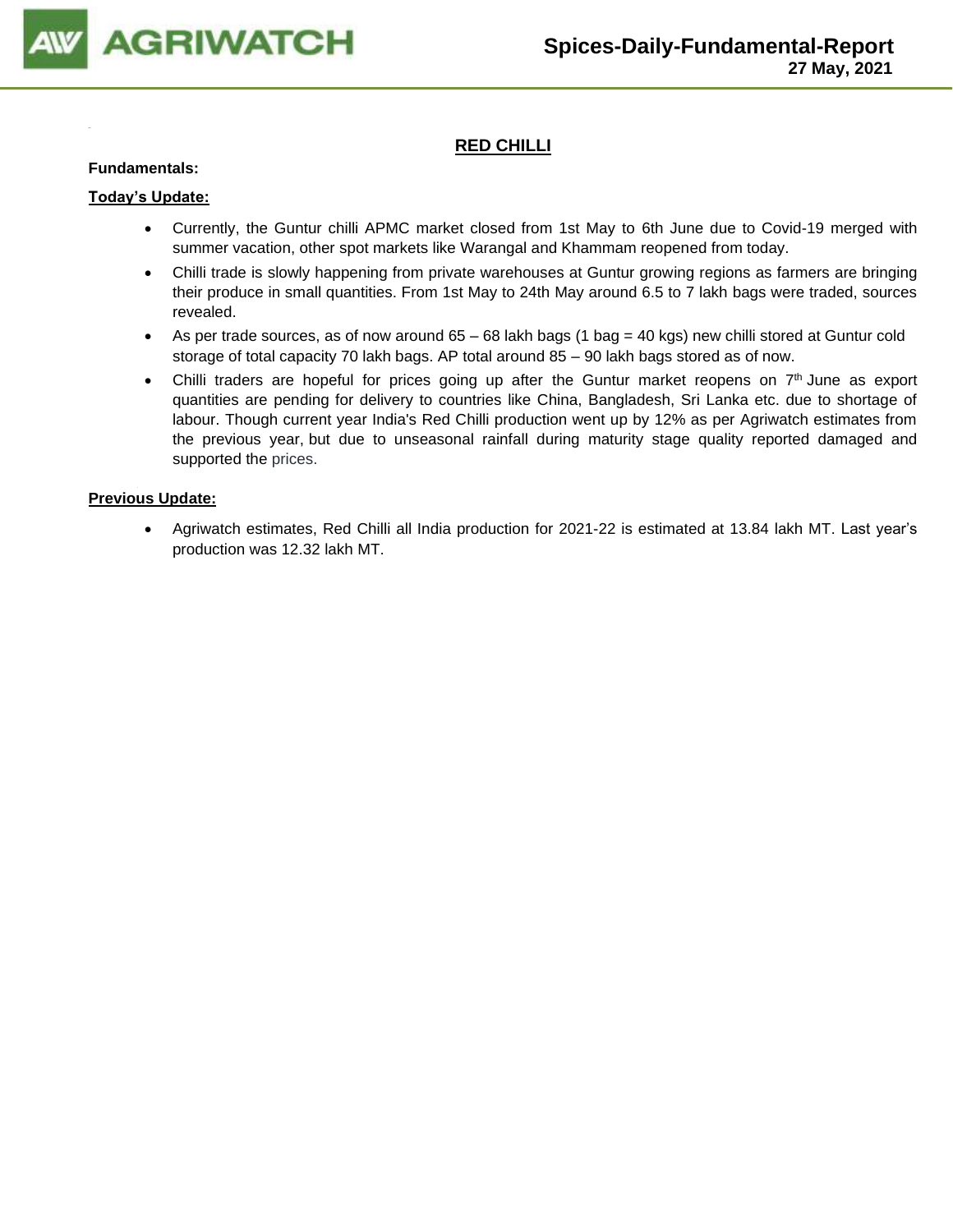

|                       |                                   | Red Chilli Spot Market Prices(Loose): (Rs/Qtl) |           |           |           |                                                                                                                                                                                                                                                     |                                                                                                                                                                                                                                                                                                                |
|-----------------------|-----------------------------------|------------------------------------------------|-----------|-----------|-----------|-----------------------------------------------------------------------------------------------------------------------------------------------------------------------------------------------------------------------------------------------------|----------------------------------------------------------------------------------------------------------------------------------------------------------------------------------------------------------------------------------------------------------------------------------------------------------------|
|                       |                                   |                                                | $26 -$    | 26-May-   | 25-May-   | 25-May-                                                                                                                                                                                                                                             |                                                                                                                                                                                                                                                                                                                |
| <b>State</b>          | <b>Centre</b>                     | Grade                                          | May-21    | 21        | 21        |                                                                                                                                                                                                                                                     | Change<br><b>Unch</b><br><b>Unch</b><br><b>Unch</b><br><b>Unch</b><br><b>Unch</b><br><b>Unch</b><br><b>Unch</b><br><b>Unch</b><br><b>Unch</b><br><b>Unch</b><br><b>Unch</b><br><b>Unch</b><br><b>Unch</b><br><b>Unch</b><br><b>Unch</b><br>-<br>$\blacksquare$<br>-<br>-<br>-<br>-<br>$\blacksquare$<br>-<br>- |
|                       |                                   |                                                | Low       | High      | Low       |                                                                                                                                                                                                                                                     |                                                                                                                                                                                                                                                                                                                |
|                       |                                   | <b>NCDEX Quality</b>                           | 8000      | 9000      | 8000      | 9000                                                                                                                                                                                                                                                |                                                                                                                                                                                                                                                                                                                |
|                       |                                   | <b>LCA 334</b>                                 | 9500      | 10500     | 9500      | 10500                                                                                                                                                                                                                                               | -<br>-<br>-                                                                                                                                                                                                                                                                                                    |
|                       |                                   | Teja                                           | 11000     | 14000     | 11000     | 14000                                                                                                                                                                                                                                               |                                                                                                                                                                                                                                                                                                                |
|                       |                                   | No. 273                                        | 11000     | 12000     | 11000     | 12000                                                                                                                                                                                                                                               |                                                                                                                                                                                                                                                                                                                |
| <b>Andhra Pradesh</b> | <b>Guntur</b><br><b>Benchmark</b> | No. 5                                          | 10000     | 12500     | 10000     | 12500                                                                                                                                                                                                                                               |                                                                                                                                                                                                                                                                                                                |
|                       | market                            | Fatki                                          | 4000      | 7000      | 4000      | 7000                                                                                                                                                                                                                                                |                                                                                                                                                                                                                                                                                                                |
|                       |                                   | Byadgi                                         | 11000     | 12500     | 11000     | 12500                                                                                                                                                                                                                                               |                                                                                                                                                                                                                                                                                                                |
|                       |                                   | <b>US 341</b>                                  | 11000     | 12500     | 11000     | 12500                                                                                                                                                                                                                                               |                                                                                                                                                                                                                                                                                                                |
|                       |                                   | Denvor Delux                                   | 11000     | 12500     | 11000     | 12500                                                                                                                                                                                                                                               |                                                                                                                                                                                                                                                                                                                |
|                       |                                   | Indam <sub>5</sub>                             | 11000     | 12000     | 11000     | 12000                                                                                                                                                                                                                                               |                                                                                                                                                                                                                                                                                                                |
|                       |                                   | Teja                                           | 10000     | 12500     | 10000     | 12500                                                                                                                                                                                                                                               |                                                                                                                                                                                                                                                                                                                |
|                       |                                   | Wonder Hot                                     | 7500      | 12000     | 7500      | 12000                                                                                                                                                                                                                                               |                                                                                                                                                                                                                                                                                                                |
| <b>Telangana</b>      | Warangal                          | 341                                            | 7000      | 11600     | 7000      | 11600                                                                                                                                                                                                                                               |                                                                                                                                                                                                                                                                                                                |
|                       |                                   | Denvor Delux                                   | 7000      | 11000     | 7000      | 11000                                                                                                                                                                                                                                               |                                                                                                                                                                                                                                                                                                                |
|                       |                                   | Paprika                                        | <b>NA</b> | <b>NA</b> | <b>NA</b> | <b>NA</b>                                                                                                                                                                                                                                           |                                                                                                                                                                                                                                                                                                                |
|                       |                                   | Fatki                                          | 5000      | 7000      | 5000      | 7000                                                                                                                                                                                                                                                |                                                                                                                                                                                                                                                                                                                |
|                       | Khammam                           | Teja (Cold storage)                            | 8500      | 13000     | <b>NA</b> | <b>NA</b>                                                                                                                                                                                                                                           |                                                                                                                                                                                                                                                                                                                |
|                       |                                   | Teja (Non cold storage)                        | <b>NA</b> | <b>NA</b> | <b>NA</b> | <b>NA</b>                                                                                                                                                                                                                                           |                                                                                                                                                                                                                                                                                                                |
|                       |                                   | No. 12                                         | Closed    | Closed    | Closed    | Closed                                                                                                                                                                                                                                              |                                                                                                                                                                                                                                                                                                                |
|                       |                                   | <b>Indu 2070</b>                               | Closed    | Closed    | Closed    | Closed                                                                                                                                                                                                                                              |                                                                                                                                                                                                                                                                                                                |
| <b>Madhya Pradesh</b> | <b>Bedia</b>                      | Fatki                                          | Closed    | Closed    | Closed    | 21<br>High<br>Closed<br>Closed<br>Closed<br>Closed<br>Closed<br>Closed<br>Closed<br>Closed<br>Closed<br><b>NA</b><br><b>NA</b><br><b>NA</b><br><b>NA</b><br><b>NA</b><br><b>NA</b><br><b>NA</b><br><b>NA</b><br><b>NA</b><br><b>NA</b><br><b>NA</b> |                                                                                                                                                                                                                                                                                                                |
|                       |                                   | Jhankar                                        | Closed    | Closed    | Closed    |                                                                                                                                                                                                                                                     |                                                                                                                                                                                                                                                                                                                |
|                       |                                   | Ganesh                                         | Closed    | Closed    | Closed    |                                                                                                                                                                                                                                                     |                                                                                                                                                                                                                                                                                                                |
|                       |                                   | Teja(Khamam)                                   | Closed    | Closed    | Closed    |                                                                                                                                                                                                                                                     |                                                                                                                                                                                                                                                                                                                |
|                       |                                   | M.P. MacoTeja                                  | Closed    | Closed    | Closed    |                                                                                                                                                                                                                                                     |                                                                                                                                                                                                                                                                                                                |
| Delhi                 | <b>New Delhi</b>                  | Pala 12                                        | Closed    | Closed    | Closed    |                                                                                                                                                                                                                                                     |                                                                                                                                                                                                                                                                                                                |
|                       |                                   | <b>LCA 334</b>                                 | Closed    | Closed    | Closed    |                                                                                                                                                                                                                                                     |                                                                                                                                                                                                                                                                                                                |
|                       |                                   | Fatki                                          | Closed    | Closed    | Closed    |                                                                                                                                                                                                                                                     |                                                                                                                                                                                                                                                                                                                |
|                       |                                   | Packing                                        | Closed    | Closed    | Closed    |                                                                                                                                                                                                                                                     |                                                                                                                                                                                                                                                                                                                |
|                       |                                   | Dabbi                                          | <b>NA</b> | <b>NA</b> | <b>NA</b> |                                                                                                                                                                                                                                                     |                                                                                                                                                                                                                                                                                                                |
|                       |                                   | Guntur                                         | <b>NA</b> | <b>NA</b> | <b>NA</b> |                                                                                                                                                                                                                                                     |                                                                                                                                                                                                                                                                                                                |
|                       |                                   | Kaddi                                          | <b>NA</b> | <b>NA</b> | <b>NA</b> |                                                                                                                                                                                                                                                     |                                                                                                                                                                                                                                                                                                                |
|                       |                                   | Dabbi Dlx Local                                | NA        | <b>NA</b> | <b>NA</b> |                                                                                                                                                                                                                                                     |                                                                                                                                                                                                                                                                                                                |
|                       |                                   | Dabbi Medium Best (Local)                      | NA        | <b>NA</b> | <b>NA</b> |                                                                                                                                                                                                                                                     |                                                                                                                                                                                                                                                                                                                |
| Karnataka             | <b>Byadgi</b>                     | Dabbi Best (Bellary)                           | <b>NA</b> | <b>NA</b> | <b>NA</b> |                                                                                                                                                                                                                                                     |                                                                                                                                                                                                                                                                                                                |
|                       |                                   | <b>KDL Deluxe (Local)</b>                      | <b>NA</b> | <b>NA</b> | <b>NA</b> |                                                                                                                                                                                                                                                     |                                                                                                                                                                                                                                                                                                                |
|                       |                                   | <b>KDL Deluxe (Bellary)</b>                    | <b>NA</b> | <b>NA</b> | <b>NA</b> |                                                                                                                                                                                                                                                     |                                                                                                                                                                                                                                                                                                                |
|                       |                                   | <b>KDL Best(Local)</b>                         | <b>NA</b> | <b>NA</b> | <b>NA</b> |                                                                                                                                                                                                                                                     |                                                                                                                                                                                                                                                                                                                |
|                       |                                   | <b>KDL Best(Bellary)</b>                       | <b>NA</b> | <b>NA</b> | <b>NA</b> |                                                                                                                                                                                                                                                     |                                                                                                                                                                                                                                                                                                                |
|                       |                                   | <b>KDL Medium</b>                              | <b>NA</b> | <b>NA</b> | <b>NA</b> |                                                                                                                                                                                                                                                     | $\blacksquare$                                                                                                                                                                                                                                                                                                 |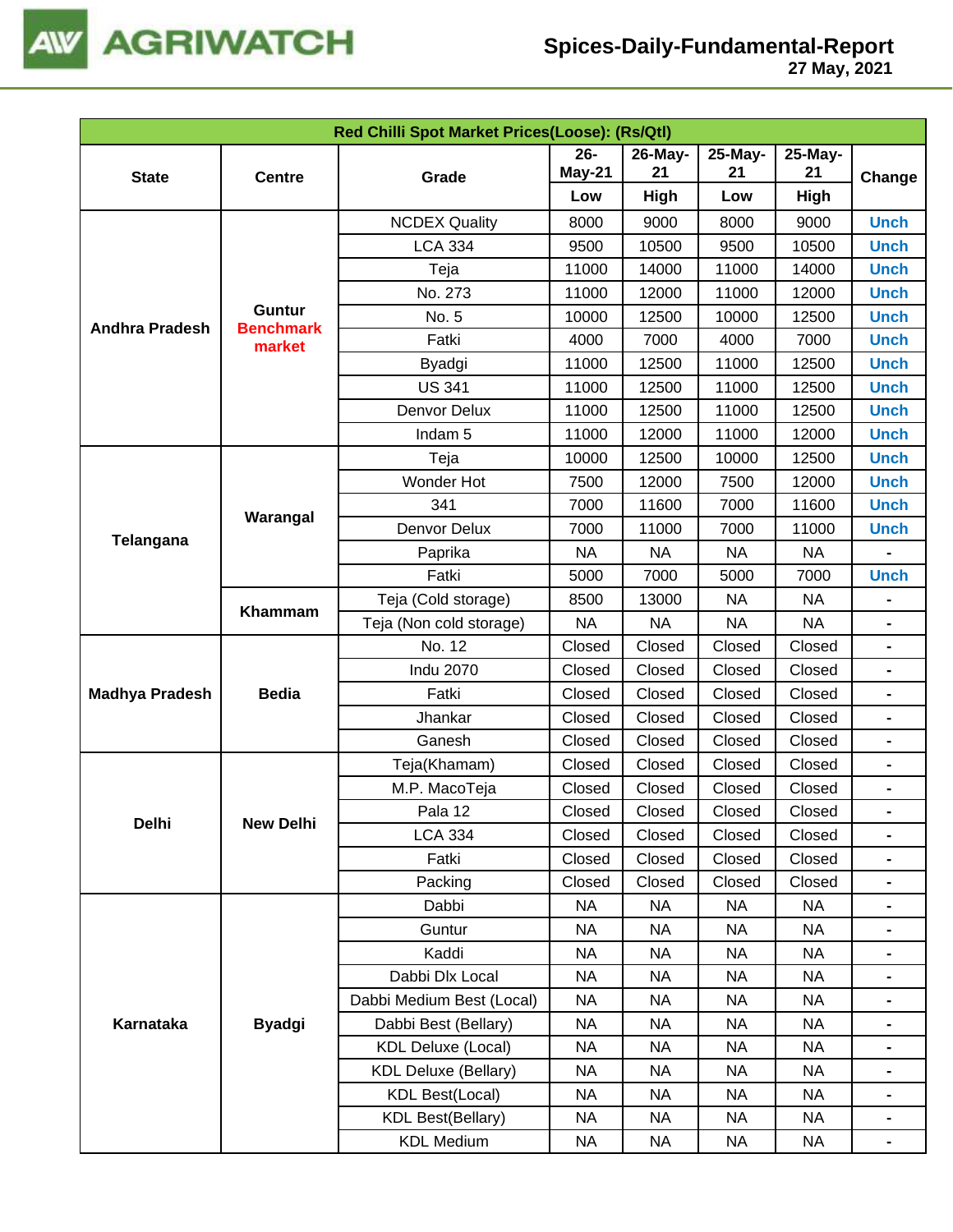

|                                                                  |               | Denvor Deluxe                 | NA  | NA        | <b>NA</b> | <b>NA</b> |          |  |
|------------------------------------------------------------------|---------------|-------------------------------|-----|-----------|-----------|-----------|----------|--|
|                                                                  |               | 2043                          | NA  | NA        | <b>NA</b> | <b>NA</b> |          |  |
|                                                                  |               | 5531                          | NA. | NA.       | <b>NA</b> | NA.       |          |  |
|                                                                  |               | C <sub>5</sub>                | NA. | NA.       | NA.       | NA.       |          |  |
|                                                                  |               | <b>KDL Fatki</b>              | NA. | NA.       | NA.       | NA.       |          |  |
|                                                                  |               | Seed Fatki                    | NA  | <b>NA</b> | <b>NA</b> | <b>NA</b> |          |  |
| Arrivals & Off-take in bags (1 bag = 45 Kg), (1 bag = $38Kgs$ )* |               |                               |     |           |           |           |          |  |
|                                                                  |               |                               |     |           |           |           |          |  |
| <b>State</b>                                                     | <b>Centre</b> | <b>Parameter</b>              |     | 26-May-21 |           | 25-May-21 | Change   |  |
|                                                                  |               | Arrivals                      |     | 25000     |           | 20000     | 5000     |  |
| Andhra Pradesh                                                   | <b>Guntur</b> | Off-take                      |     | 22000     |           | 18000     | 4000     |  |
|                                                                  | Warangal      | Arrivals                      |     | 15000     |           | 25000     | $-10000$ |  |
| Telangana                                                        |               | Arrivals (Cold storage) *     |     | 40000     |           | NA        |          |  |
|                                                                  | Khammam       | Arrivals (Non cold storage) * |     | NA.       |           | NA        |          |  |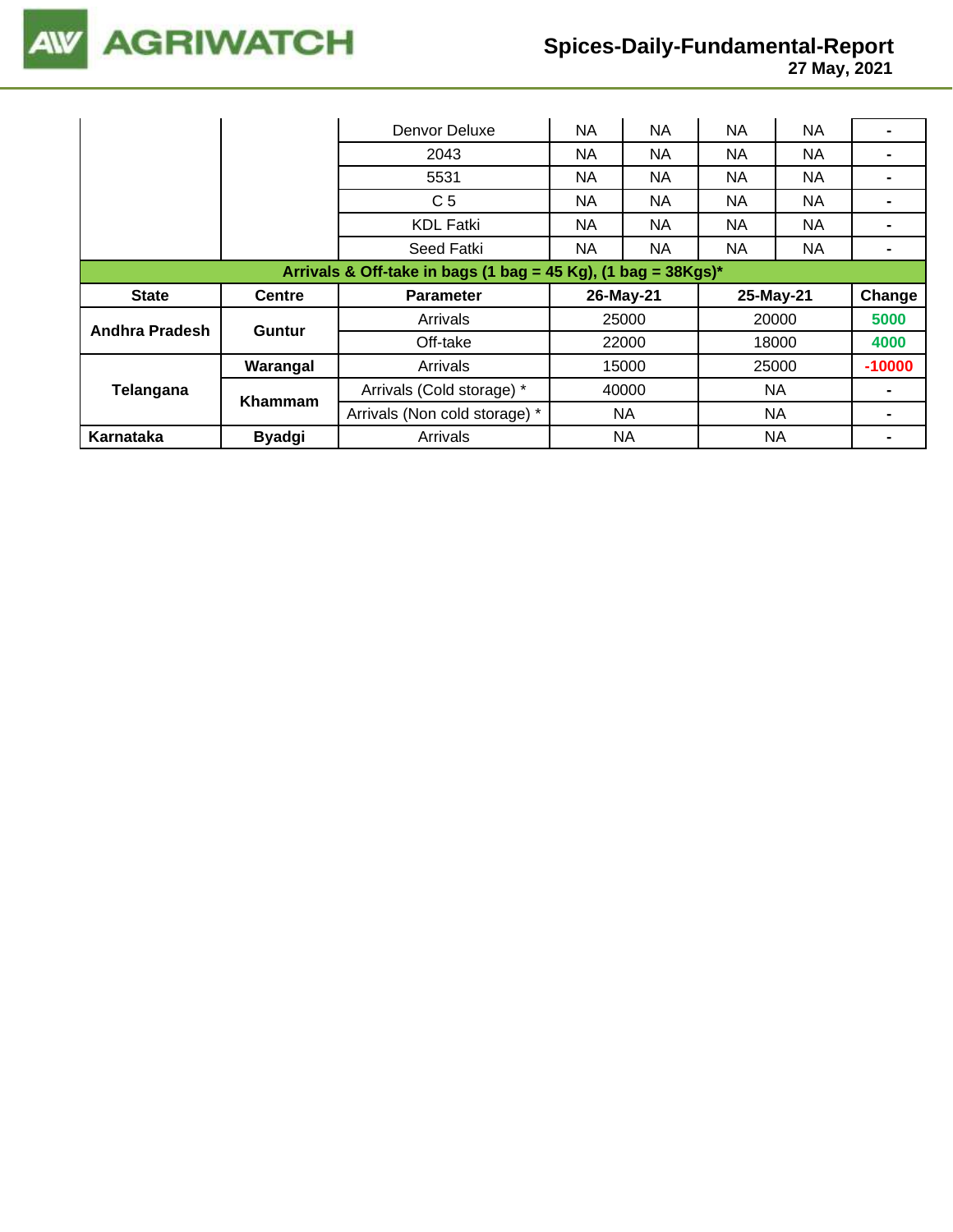

# **TURMERIC**

#### **Fundamentals: Today's Update:**

- By and large staedy sentiment witnessed in the Turmeric spot market on Wednesday. Few spot markets reported closed due to coronavirus lockdown, likely to reopen from June first week.
	- Turmeric sowing in Maharashtra slowly started.

- Expected lower production current year supported the prices in the spot market from lower levels.
- For the 2021-22 marketing period, Agriwatch expected 0.62 lakh MT ending stocks (with increasing exports and domestic consumption), which is lower than 0.98 lakh MT from last year, likely to support prices from the current level.
- Good domestic demand along with upcountry demand supported the prices.
- Agriwatch estimates, Turmeric all India production for 2021-22 is estimated at 4.46 lakh MT. Last year's production was 4.53 lakh MT.

|                       |                         | <b>Turmeric Spot Market Prices (Loose): (Rs/Qtl)</b>                                                                                                                 |           |           |                                                                                                                                                                                                                                                                                                                                                                                                                                                                                                                                              |  |  |  |  |
|-----------------------|-------------------------|----------------------------------------------------------------------------------------------------------------------------------------------------------------------|-----------|-----------|----------------------------------------------------------------------------------------------------------------------------------------------------------------------------------------------------------------------------------------------------------------------------------------------------------------------------------------------------------------------------------------------------------------------------------------------------------------------------------------------------------------------------------------------|--|--|--|--|
| <b>State</b>          | <b>Centre</b>           | Grade                                                                                                                                                                | 26-May-21 | 25-May-21 | Change                                                                                                                                                                                                                                                                                                                                                                                                                                                                                                                                       |  |  |  |  |
|                       |                         | Nizam quality                                                                                                                                                        | 7700      | 7700      | <b>Unch</b>                                                                                                                                                                                                                                                                                                                                                                                                                                                                                                                                  |  |  |  |  |
|                       | <b>Nizamabad</b>        | Double polish finger                                                                                                                                                 | 8500      |           |                                                                                                                                                                                                                                                                                                                                                                                                                                                                                                                                              |  |  |  |  |
| Telangana             | <b>Benchmark market</b> | Gattah (unpolished)                                                                                                                                                  | 7000      |           |                                                                                                                                                                                                                                                                                                                                                                                                                                                                                                                                              |  |  |  |  |
|                       |                         | Gattah (double polished)                                                                                                                                             | 8000      |           |                                                                                                                                                                                                                                                                                                                                                                                                                                                                                                                                              |  |  |  |  |
|                       | Warangal                | Finger                                                                                                                                                               | 6640      | 6640      | <b>Unch</b>                                                                                                                                                                                                                                                                                                                                                                                                                                                                                                                                  |  |  |  |  |
|                       |                         | Round                                                                                                                                                                | 6240      | 6240      | <b>Unch</b>                                                                                                                                                                                                                                                                                                                                                                                                                                                                                                                                  |  |  |  |  |
|                       |                         | Finger                                                                                                                                                               | Closed    | Closed    |                                                                                                                                                                                                                                                                                                                                                                                                                                                                                                                                              |  |  |  |  |
|                       | Erode                   | Gattah                                                                                                                                                               | Closed    | Closed    |                                                                                                                                                                                                                                                                                                                                                                                                                                                                                                                                              |  |  |  |  |
|                       |                         | Sellem                                                                                                                                                               | Closed    | Closed    | $\blacksquare$                                                                                                                                                                                                                                                                                                                                                                                                                                                                                                                               |  |  |  |  |
| <b>Tamil Nadu</b>     | Coimbatore              | <b>Bulb</b>                                                                                                                                                          | <b>NA</b> | <b>NA</b> | 8500<br><b>Unch</b><br>7000<br><b>Unch</b><br><b>Unch</b><br>8000<br>$\blacksquare$<br><b>NA</b><br><b>NA</b><br><b>NA</b><br>7500<br><b>Unch</b><br>8175<br><b>Unch</b><br>7500<br><b>Unch</b><br>8175<br><b>Unch</b><br><b>NA</b><br><b>NA</b><br><b>NA</b><br>Closed<br>Closed<br>$\blacksquare$<br>Closed<br>$\blacksquare$<br>Closed<br>Closed<br>$\blacksquare$<br>8000<br><b>Unch</b><br>7100<br><b>Unch</b><br>7100<br><b>Unch</b><br>Closed<br>$\qquad \qquad \blacksquare$<br>Closed<br>$\blacksquare$<br>Closed<br>$\blacksquare$ |  |  |  |  |
|                       |                         | Finger                                                                                                                                                               | <b>NA</b> |           |                                                                                                                                                                                                                                                                                                                                                                                                                                                                                                                                              |  |  |  |  |
|                       | <b>Salem</b>            | <b>Bulb</b>                                                                                                                                                          | <b>NA</b> |           |                                                                                                                                                                                                                                                                                                                                                                                                                                                                                                                                              |  |  |  |  |
|                       |                         | Finger                                                                                                                                                               | <b>NA</b> |           |                                                                                                                                                                                                                                                                                                                                                                                                                                                                                                                                              |  |  |  |  |
|                       |                         | <b>Bulb</b>                                                                                                                                                          | 7500      |           |                                                                                                                                                                                                                                                                                                                                                                                                                                                                                                                                              |  |  |  |  |
| <b>Andhra Pradesh</b> | <b>Duggirala</b>        | Bilty                                                                                                                                                                | 8175      |           |                                                                                                                                                                                                                                                                                                                                                                                                                                                                                                                                              |  |  |  |  |
|                       |                         | Finger                                                                                                                                                               | 7500      |           |                                                                                                                                                                                                                                                                                                                                                                                                                                                                                                                                              |  |  |  |  |
|                       |                         | <b>Bilty</b>                                                                                                                                                         | 8175      |           |                                                                                                                                                                                                                                                                                                                                                                                                                                                                                                                                              |  |  |  |  |
|                       |                         | Rajpuri/Salem Finger                                                                                                                                                 | <b>NA</b> |           |                                                                                                                                                                                                                                                                                                                                                                                                                                                                                                                                              |  |  |  |  |
|                       | Sangli                  |                                                                                                                                                                      |           |           |                                                                                                                                                                                                                                                                                                                                                                                                                                                                                                                                              |  |  |  |  |
|                       |                         |                                                                                                                                                                      |           |           |                                                                                                                                                                                                                                                                                                                                                                                                                                                                                                                                              |  |  |  |  |
|                       |                         |                                                                                                                                                                      |           |           |                                                                                                                                                                                                                                                                                                                                                                                                                                                                                                                                              |  |  |  |  |
|                       |                         |                                                                                                                                                                      |           |           |                                                                                                                                                                                                                                                                                                                                                                                                                                                                                                                                              |  |  |  |  |
| <b>Maharashtra</b>    | <b>Basmat</b>           | Rajpuri Medium<br><b>NA</b><br>DesiKadappa<br><b>NA</b><br>Salem Powder<br>Closed<br>Mini Salem<br>Closed<br>Closed<br>Super Salem<br><b>Gattah Powder</b><br>Closed |           |           |                                                                                                                                                                                                                                                                                                                                                                                                                                                                                                                                              |  |  |  |  |
|                       |                         |                                                                                                                                                                      |           |           |                                                                                                                                                                                                                                                                                                                                                                                                                                                                                                                                              |  |  |  |  |
|                       |                         | <b>Gattah Premium</b>                                                                                                                                                | Closed    |           |                                                                                                                                                                                                                                                                                                                                                                                                                                                                                                                                              |  |  |  |  |
|                       |                         | <b>Turmeric Finger Polished</b>                                                                                                                                      | 8000      |           |                                                                                                                                                                                                                                                                                                                                                                                                                                                                                                                                              |  |  |  |  |
|                       | <b>Nanded</b>           | <b>Turmeric Bulb Polished</b>                                                                                                                                        | 7100      |           |                                                                                                                                                                                                                                                                                                                                                                                                                                                                                                                                              |  |  |  |  |
|                       |                         | <b>Turmeric Mix</b>                                                                                                                                                  | 7100      |           |                                                                                                                                                                                                                                                                                                                                                                                                                                                                                                                                              |  |  |  |  |
|                       |                         | Gattah                                                                                                                                                               | Closed    |           |                                                                                                                                                                                                                                                                                                                                                                                                                                                                                                                                              |  |  |  |  |
|                       |                         | Mini Salem                                                                                                                                                           | Closed    |           |                                                                                                                                                                                                                                                                                                                                                                                                                                                                                                                                              |  |  |  |  |
| <b>Delhi</b>          | <b>Delhi</b>            | <b>Finger Single Polished</b>                                                                                                                                        | Closed    |           |                                                                                                                                                                                                                                                                                                                                                                                                                                                                                                                                              |  |  |  |  |
|                       |                         | <b>Finger Double Polished</b>                                                                                                                                        | Closed    | Closed    | $\blacksquare$                                                                                                                                                                                                                                                                                                                                                                                                                                                                                                                               |  |  |  |  |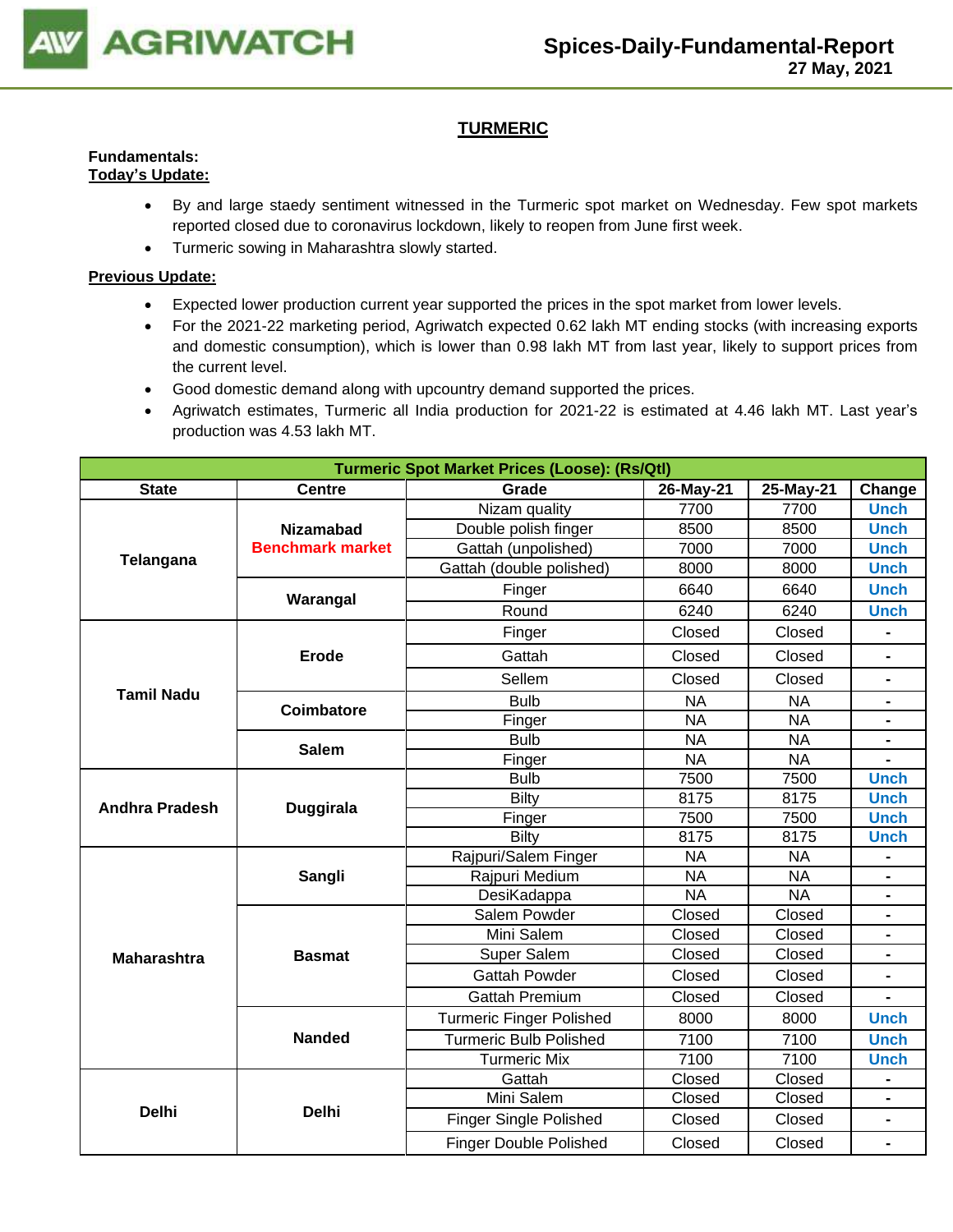

 **27 May, 2021**

| <b>State</b>          |                  | Arrival & Off-take in bags $*(1 \text{ bag} = 75 \text{ Kg}),\#(1 \text{ bag} = 60 \text{ Kg})$ |           |           |                      |
|-----------------------|------------------|-------------------------------------------------------------------------------------------------|-----------|-----------|----------------------|
|                       | <b>Centre</b>    | <b>Parameter</b>                                                                                | 26-May-21 | 25-May-21 | Change               |
| Telangana             | <b>Nizamabad</b> | Arrival                                                                                         | 6000      | 5000      | 1000                 |
|                       |                  | Off-take                                                                                        | 6000      | 5000      | 1000                 |
|                       | Warangal         | Arrival                                                                                         | 4000      | 6000      | $-2000$              |
|                       | Erode            | Arrival                                                                                         | Closed    | Closed    |                      |
| <b>Tamil Nadu</b>     |                  | Off-take                                                                                        | Closed    | Closed    |                      |
|                       | Coimbatore       | Arrival                                                                                         | NA.       | NA.       |                      |
|                       | <b>Salem</b>     | Arrival*                                                                                        | NA.       | NA        | $\blacksquare$       |
| <b>Andhra Pradesh</b> | <b>Duggirala</b> | Arrival*                                                                                        | NA.       | NA        | $\blacksquare$       |
|                       | Sangli           | Arrival#                                                                                        | NA.       | NA        |                      |
| <b>Maharashtra</b>    | <b>Basmat</b>    | Arrival*                                                                                        | Closed    | Closed    | $\blacksquare$       |
|                       | <b>Nanded</b>    | <b>Arrival</b>                                                                                  | 4000      | 5000      | $-1000$              |
|                       |                  |                                                                                                 |           |           | <b>Arrival * Qtl</b> |

# **NCDEX-FUTURES MARKET**

| Turmeric        |       |      |      |      |              |               |             |       |           |
|-----------------|-------|------|------|------|--------------|---------------|-------------|-------|-----------|
| <b>Contract</b> | +/-\$ | Open | High | Low  | <b>Close</b> | <b>Volume</b> | Vol. Change | ΟI    | OI Change |
| <b>Jun-21</b>   | -8    | 7952 | 8100 | 7882 | 8010         | 2.075         | $-1.195$    | 9,880 | -160      |
| July-21         | -6    | 8000 | 8206 | 8000 | 8150         | 825           | $-375$      | 1.775 | 405       |
| Aug-21          |       | 8294 | 8294 | 8294 | 8294         |               |             |       |           |

| <b>Spread</b> | <b>Jun-21</b> | <b>Jun-21</b> | <b>Aug-21</b> |
|---------------|---------------|---------------|---------------|
| <b>Basis</b>  | $-310$        |               |               |
| <b>Jun-21</b> |               | 140           |               |
| July-21       |               |               | 144           |

NB: Spot prices used for spread calculation is the basis Nizamabad for Nizam grade. Basis = Spot prices– Near month futures.

#### **NCDEX- STOCK POSITION**

| <b>Stocks</b>    | <b>Demat</b> | <b>In-Process</b> | <b>Total</b> |
|------------------|--------------|-------------------|--------------|
|                  | 25.05.2021   | 25.05.2021        | 25.05.2021   |
| <b>Sangli</b>    | 2301         |                   | 2301         |
| <b>Erode</b>     | $- -$        | $- -$             | $- -$        |
| <b>Nizamabad</b> | 1105         |                   | 1105         |
| Warangal         | $- -$        | $- -$             | $- -$        |
|                  |              |                   |              |

(**Quantity in MT)**

#### **NCDEX Turmeric EED Wise Stock Position (Qty in MT) on 24th May, 2021**

| <b>EED</b>   | Sangli (Desi<br>Cuddapah) | <b>Sangli</b><br>(Rajapore) | <b>Nizamabad</b> | <b>Nizamabad</b><br>(Farmer Polished) | <b>Basmat</b><br>(Salem) | <b>Total</b> |
|--------------|---------------------------|-----------------------------|------------------|---------------------------------------|--------------------------|--------------|
| 10-Aug-21    | $\overline{\phantom{a}}$  | 732                         | 120              | $\sim$ $\sim$                         | $\sim$ $\sim$            | 852          |
| 10-Sep-21    | $- -$                     | 317                         | 780              | $\sim$ $\sim$                         | $\sim$ $\sim$            | 1097         |
| 10-0ct-21    | $\sim$ $\sim$             | 238                         | 190              | $\sim$ $\sim$                         | $\sim$ $\sim$            | 378          |
| 10-Nov-21    | $- -$                     | 903                         | 10               | $- -$                                 | $- -$                    | 913          |
| 10-Dec-21    | $- -$                     | 110                         |                  | ۰                                     |                          | 110          |
| <b>Total</b> | $- -$                     | 2300                        | 1105             | $\overline{\phantom{m}}$              | $\sim$                   | 3405         |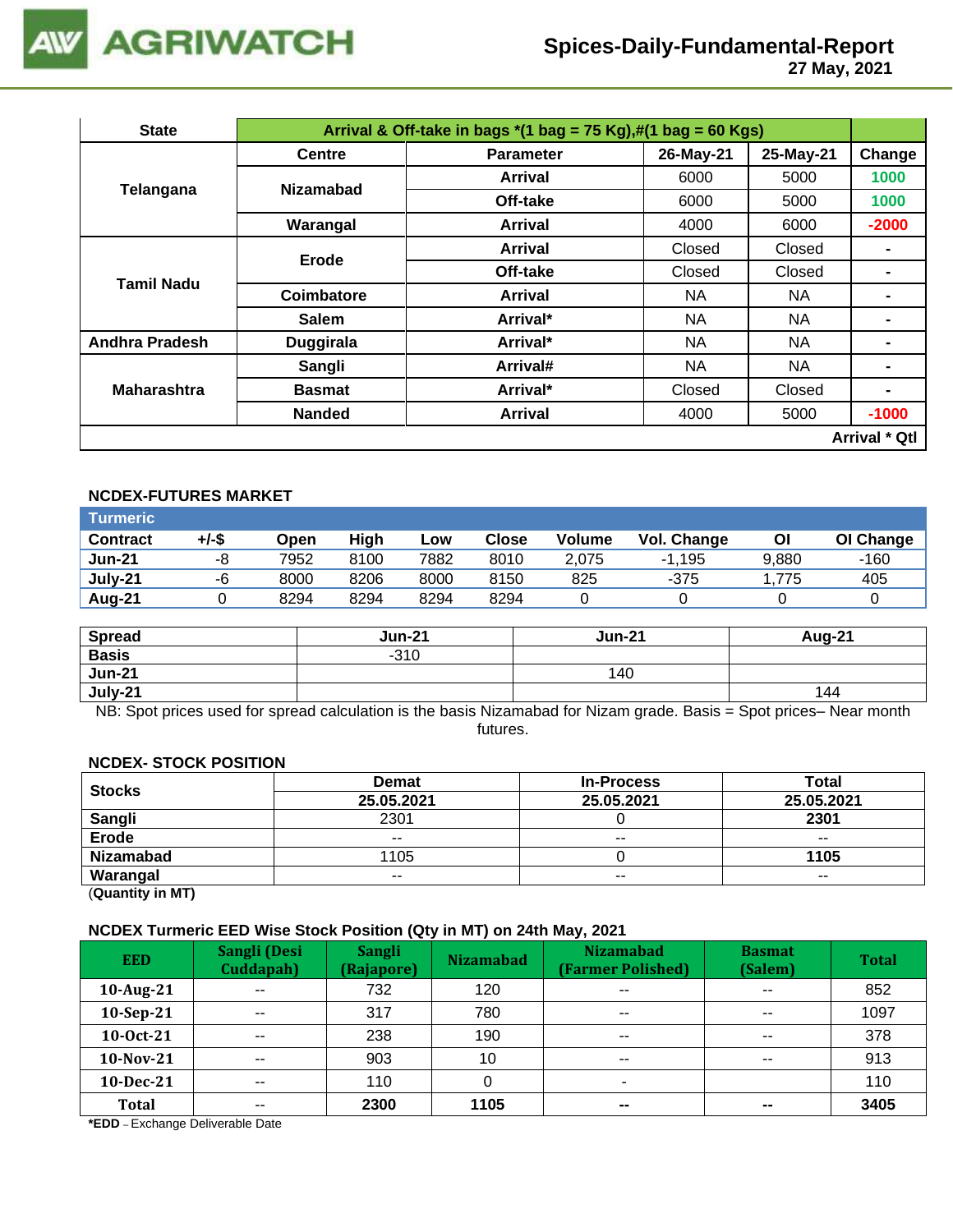

# **BLACK PEPPER**

# **Fundamentals:**

# **Today's Update:**

- Continued steady to firm sentiment witnessed in the Black pepper market on Wednesday.
- As of 26th May, new pepper 500 G/L traded at Rs.37,900/-qtl, Rs.300 up from the previous day.
- As per trade information, last few years very large quantities (on an average yearly around 5,000 MT) of pepper imported from Vietnam via Nepal and Myanmar to India illegally, but from last two years its banned, which was supported the Indian pepper prices and it will support the prices further in coming days.
- Currently, increasing demand coming from North-Eastern states, Bihar, West Bengal, Jharkhand etc. which was not coming in this way for the last few years as a result of illegal trade and growing domestic demand from other states likely to support pepper prices further.
- Also, pepper planter's are holding their produce, as they are not interested to supply their produce at the current prices level added the bullish sentiment.

- According to International Pepper Organization (IPC), in 2021, global pepper production is expected to reach 555 thousand tons, down 21 thousand tons compared to 2020 (576 thousand tons).
- Global pepper exports in 2020 recorded a slight increase of 2% at 481 thousand tons. The top three exporters are Vietnam, Brazil and Indonesia with a total market share of 89%.
- Currently, Vietnam has completed the harvest of the new pepper season. Pepper output in this crop is estimated at 180,000 tons, down 25-30% from the previous year. Although the official number has not been announced.
- According to Vietnam Pepper Association, the total pepper export volume is about 95,000 tons from January to April 2021 (in the first 4 months of 2020, it is 116,764 tons), down by 18.64%.

|              | <b>Black Pepper Spot Market Prices (Loose): (Rs/Qtl)</b> |                                        |           |           |                |  |  |  |  |  |
|--------------|----------------------------------------------------------|----------------------------------------|-----------|-----------|----------------|--|--|--|--|--|
| <b>State</b> | <b>Centre</b>                                            | Grade                                  | 26-May-21 | 25-May-21 | Change         |  |  |  |  |  |
| Kerala       | Kochi                                                    | Ungarbled                              | 38900     | 38600     | 300            |  |  |  |  |  |
|              | <b>Benchmark market</b>                                  | Garbled                                | 40900     | 40600     | 300            |  |  |  |  |  |
| Karnataka    | Chikkamagaluru                                           | Ungarbled                              | Closed    | Closed    | $\blacksquare$ |  |  |  |  |  |
| <b>Delhi</b> | <b>New Delhi</b>                                         | Unpolished                             | 41500     | 41500     | <b>Unch</b>    |  |  |  |  |  |
|              |                                                          | Number 11.5                            | 46000     | 46000     | <b>Unch</b>    |  |  |  |  |  |
|              |                                                          | <b>Arrivals &amp; Off-take in Tons</b> |           |           |                |  |  |  |  |  |
| <b>State</b> | <b>Centre</b>                                            | <b>Parameter</b>                       | 26-May-21 | 25-May-21 | Change         |  |  |  |  |  |
| Kerala       | Kochi                                                    | Arrivals                               | NA        | 15        | $\blacksquare$ |  |  |  |  |  |
|              |                                                          | Off-take                               | ΝA        | 15        | $\blacksquare$ |  |  |  |  |  |

| <b>Black Pepper FOB Prices (USD/MT)</b> |                                  |                          |                                           |                                            |                                        |                              |  |  |  |
|-----------------------------------------|----------------------------------|--------------------------|-------------------------------------------|--------------------------------------------|----------------------------------------|------------------------------|--|--|--|
| <b>Date</b>                             | <b>Brazil</b><br><b>ASTA 570</b> | ex Kochi<br>(India) ASTA | Lampung<br>(Indonesia)<br><b>ASTA 570</b> | Kuching (Sarawak,<br><b>Malaysia) ASTA</b> | <b>Ho Chi Minh</b><br>(Vietnam) 500g/l | Ho Chi<br><b>Minh 550g/l</b> |  |  |  |
| 17/05/21                                | 3925                             | 5319                     | 3961                                      | 4800                                       | 3645                                   | 3685                         |  |  |  |
| 18/05/21                                | 3925                             | 5339                     | 3957                                      | 4800                                       | 3645                                   | 3685                         |  |  |  |
| 19/05/21                                | 3925                             | 5368                     | 3953                                      | 4800                                       | 3645                                   | 3685                         |  |  |  |
| 20/05/21                                | 3925                             | 5435                     | 3930                                      | 4800                                       | 3645                                   | 3685                         |  |  |  |
| 21/05/21                                | 3925                             | 5352                     | 3936                                      | 4800                                       | 3645                                   | 3685                         |  |  |  |
| 24/05/21                                | 3925                             | 5543                     | 3860                                      | 4800                                       | 3895                                   | 3995                         |  |  |  |
| 25/05/21                                | 3925                             | 5577                     | 3867                                      | 4985                                       | 3895                                   | 3995                         |  |  |  |
| 26/05/21                                | 3925                             | ۰                        | -                                         | ٠                                          | 3895                                   | 3995                         |  |  |  |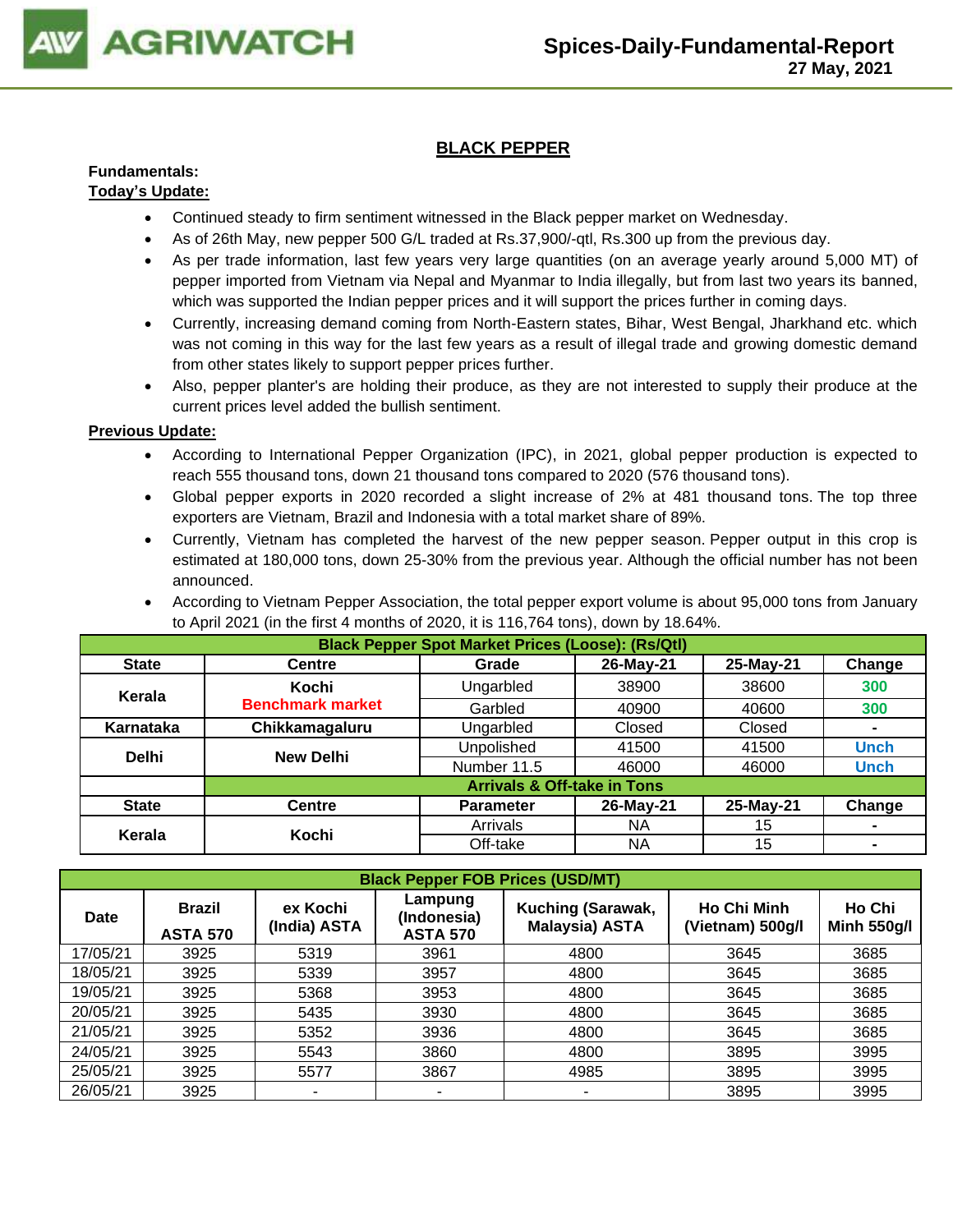

## **JEERA (CUMIN SEED)**

#### **Fundamentals: Today's Update:**

- Mixed sentiment witnessed in Jeera Unjha spot market on Wednesday, mostly market closed due to coronavirus lockdown, likely to reopen from the first week of June.
- Currently, due to Covid-19 buyers are uncertain for upcoming market condition, so they are not doing higher buying as of now.

- In Unjha benchmark market new crop supply reported at around 35,000 to 37,000 bags on an average daily basis.
- Buyers reported active at a lower price level. Export demand continuing at the Unjha spot market.
- *As per the Agriwatch production estimate, Jeera production for 2021-22 (marketing period) is estimated at 391,801 MT (around 71 lakh bags each of 55 kg) compared to last year's 451,451 MT (82 lakh bags).*

|              | Jeera (Cumin Seed) Spot Market Prices (Loose): (Rs/Qtl) |                                            |           |           |                |  |  |  |  |
|--------------|---------------------------------------------------------|--------------------------------------------|-----------|-----------|----------------|--|--|--|--|
| <b>State</b> | <b>Centre</b>                                           | Grade                                      | 26-May-21 | 25-May-21 | Change         |  |  |  |  |
|              |                                                         | Local                                      | 12300     | 12300     | <b>Unch</b>    |  |  |  |  |
|              | Unjha<br><b>Benchmark market</b>                        | <b>NCDEX Quality</b>                       | 13700     | 13700     | <b>Unch</b>    |  |  |  |  |
|              |                                                         | Poojari type /Machine Cut                  | 14600     | 14600     | <b>Unch</b>    |  |  |  |  |
|              |                                                         | 1% Singapore                               | <b>NR</b> | <b>NR</b> |                |  |  |  |  |
|              | <b>Mundra Port (FoR)</b>                                | 2% Singapore                               | <b>NR</b> | <b>NR</b> |                |  |  |  |  |
| Gujarat      |                                                         | 1 % European                               | <b>NR</b> | <b>NR</b> | $\blacksquare$ |  |  |  |  |
|              |                                                         | 2% European                                | <b>NR</b> | <b>NR</b> | $\blacksquare$ |  |  |  |  |
|              | Rajkot                                                  | Local                                      | 12750     | 13125     | $-375$         |  |  |  |  |
|              | Patan                                                   | Local                                      | Closed    | <b>NA</b> |                |  |  |  |  |
|              | <b>Dhrol</b>                                            | Local                                      | <b>NA</b> | <b>NA</b> | $\blacksquare$ |  |  |  |  |
|              | Gondal                                                  | Local                                      | 13255     | 13205     | 50             |  |  |  |  |
| Rajasthan    | Jodhpur                                                 | Local                                      | 13000     | 13000     | <b>Unch</b>    |  |  |  |  |
|              | <b>Merta City</b>                                       | Local                                      | 14500     | 14500     | <b>Unch</b>    |  |  |  |  |
|              | <b>Nagaur</b>                                           | Local                                      | <b>NA</b> | <b>NA</b> |                |  |  |  |  |
|              | <b>Anandpur Kalu</b>                                    | Local                                      | 14000     | 14000     | <b>Unch</b>    |  |  |  |  |
| <b>Delhi</b> | <b>New Delhi</b>                                        | Ganesh                                     | Closed    | Closed    |                |  |  |  |  |
|              |                                                         | Poojari type / Machine Cut                 | Closed    | Closed    |                |  |  |  |  |
|              |                                                         | Arrival & Off-take in bags (1 bag = 55 kg) |           |           |                |  |  |  |  |
| <b>State</b> | <b>Centre</b>                                           | <b>Parameter</b>                           | 26-May-21 | 25-May-21 | Change         |  |  |  |  |
|              | Unjha                                                   | Arrival                                    | 10000     | 22000     | $-12000$       |  |  |  |  |
|              |                                                         | Off-take                                   | 10000     | 22000     | $-12000$       |  |  |  |  |
|              | Rajkot                                                  | Arrival*                                   | 1200      | 1500      | $-300$         |  |  |  |  |
| Gujarat      | Patan                                                   | Arrival*                                   | Closed    | <b>NA</b> | $\blacksquare$ |  |  |  |  |
|              | <b>Dhrol</b>                                            | Arrival*                                   | <b>NA</b> | <b>NA</b> |                |  |  |  |  |
|              | Gondal                                                  | Arrival                                    | 880       | 1038      | $-158$         |  |  |  |  |
|              | Jodhpur                                                 | Arrival                                    | 1500      | 500       | 1000           |  |  |  |  |
| Rajasthan    | <b>Merta City</b>                                       | Arrival                                    | <b>NA</b> | <b>NA</b> | -              |  |  |  |  |
|              | <b>Nagaur</b>                                           | Arrival                                    | <b>NA</b> | <b>NA</b> | $\blacksquare$ |  |  |  |  |
|              | <b>Anandpur Kalu</b>                                    | Arrival                                    | <b>NA</b> | <b>NA</b> |                |  |  |  |  |
|              |                                                         |                                            |           |           | Arrival * Qtl  |  |  |  |  |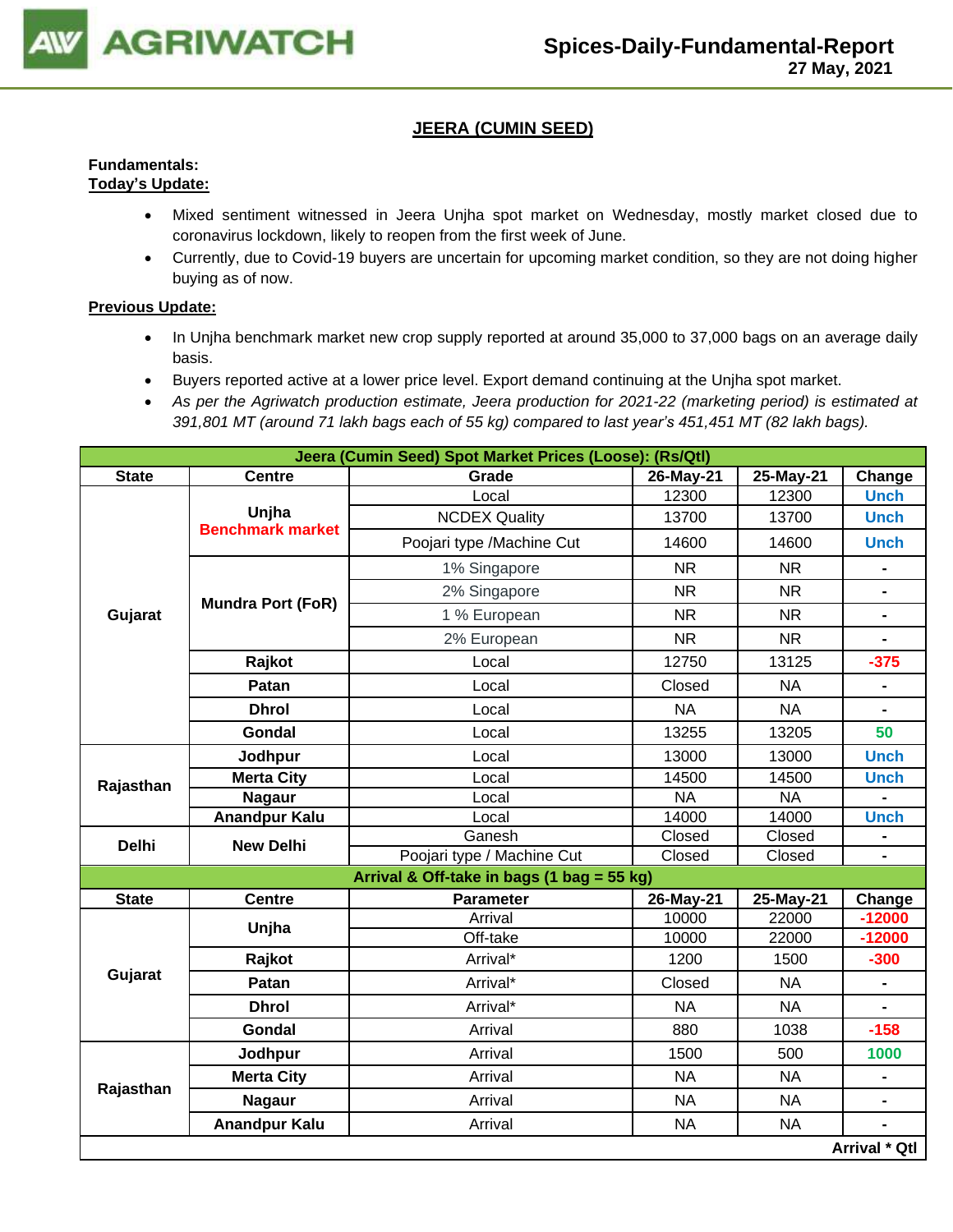#### **NCDEX-FUTURES MARKET**

| <b>Jeera (Cumin Seed)</b> |       |       |       |       |              |        |             |       |           |
|---------------------------|-------|-------|-------|-------|--------------|--------|-------------|-------|-----------|
| <b>Contract</b>           | +/-\$ | Open  | Hiah  | Low   | <b>Close</b> | Volume | Vol. Change | ΟI    | OI Change |
| <b>Jun-21</b>             | 45    | 13745 | 13805 | 13720 | 13800        | 375    | 759         | 6.189 | 6.318     |
| July-21                   | 30    | 13905 | 13955 | 13850 | 13945        | 279    | -84         | 936   | 126       |
| Aug-21                    |       | 14075 | 14075 | 14075 | 14075        |        |             |       |           |

| <b>Spread</b> | <b>Jun-21</b> | July-21 | Aug-21 |
|---------------|---------------|---------|--------|
| <b>Basis</b>  | $-100$        |         |        |
| <b>Jun-21</b> |               | 145     |        |
| July-21       |               |         | 130    |

NB: Spread was done by taking Spot prices at Unjha or NCDEX Quality. Basis = Spot prices– Near month futures.

#### **NCDEX- STOCK POSITION**

| <b>Stocks</b> | <b>Demat</b> | <b>In-Process</b> | Total      |
|---------------|--------------|-------------------|------------|
|               | 25.05.2021   | 25.05.2021        | 25.05.2021 |
| Jodhpur       | $- -$        | $- -$             | $- -$      |
| Unjha         | 4578         | 30                | 4608       |

(**Quantity in MT)**

#### **NCDEX Jeera (Cumin Seed) EED Wise Stock Position Qty in MT on 24th May 2021**

| <b>EED</b>   | <b>Jodhpur</b> | Unjha | <b>Total</b> |
|--------------|----------------|-------|--------------|
| 10-Sep-21    | $- -$          | 1466  | 1466         |
| 10-Oct-21    | $- -$          | 2765  | 2765         |
| 10-Nov-21    | $- -$          | 341   | 341          |
| 10-Dec-21    | $- -$          | n     | о            |
| <b>Total</b> | $- -$          | 4578  | 4578         |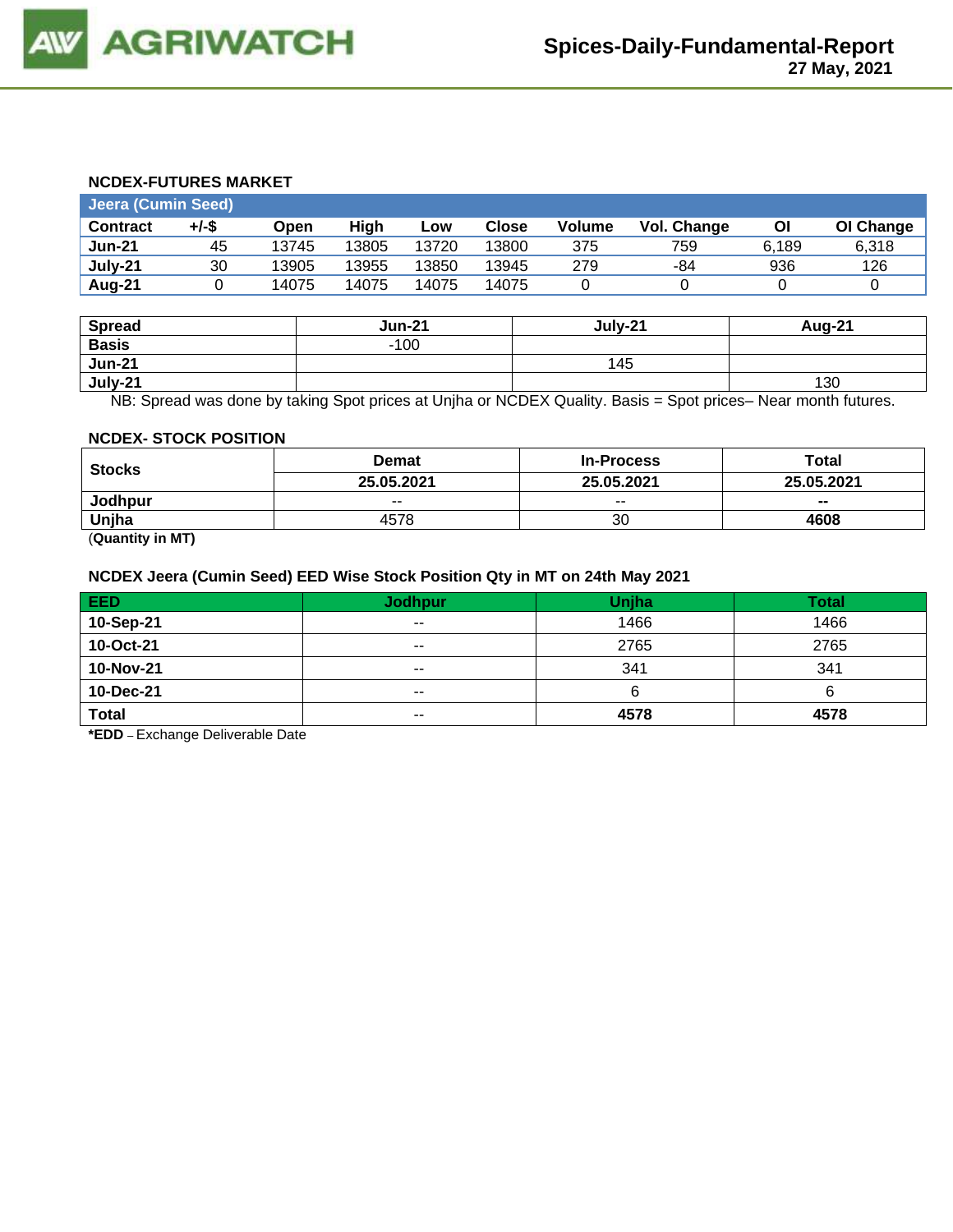

## **CARDAMOM**

#### **Fundamentals**

#### **Today's Update:**

- Continued steady sentiment witnessed in Delhi Cardamom spot market on Wednesday.
- India's production for the coming marketing year 2021-22 (which will start from August officially) expected better around 30,000 MT also put the cap on prices.
- Cardamom planters were received higher prices last two years, therefore, they are taking care of their plants and favourable weather condition, is the main reason for expecting good crop in the coming year.

- As we expected earlier, the new Cardamom supply pressurizes the prices from higher levels due to increased production.
- Agriwatch estimates for 2020-21, India's Cardamom production would be around 22,000 23,000 MT, due to favourable weather conditions. Last year it was 19,000 – 20,000 MT.

| <b>Small Cardamom Spot Market Prices (Loose): (Rs/Kg)</b> |                         |                                            |           |           |                |  |  |
|-----------------------------------------------------------|-------------------------|--------------------------------------------|-----------|-----------|----------------|--|--|
| <b>State</b>                                              | <b>Auction Price</b>    |                                            | 26-May-21 | 25-May-21 | Change         |  |  |
| Kerala                                                    | <b>Kumily</b>           | <b>Max price</b>                           | NA.       | NA        | $\blacksquare$ |  |  |
|                                                           | <b>Benchmark market</b> | Avg. Price                                 | <b>NA</b> | <b>NA</b> | $\blacksquare$ |  |  |
|                                                           |                         | <b>Medium</b>                              | 1300      | 1300      | <b>Unch</b>    |  |  |
|                                                           |                         | 6.5 (Bold)                                 | 1350      | 1350      | <b>Unch</b>    |  |  |
| <b>Delhi</b>                                              | <b>New Delhi</b>        | 7 (Bold)                                   | 1500      | 1500      | <b>Unch</b>    |  |  |
|                                                           |                         | 7.5 (Bold)                                 | 1700      | 1700      | <b>Unch</b>    |  |  |
|                                                           |                         | 8 (Bold)                                   | 2000      | 2000      | <b>Unch</b>    |  |  |
|                                                           |                         | Large Cardamom Spot Market Prices: (Rs/Kg) |           |           |                |  |  |
|                                                           | Singtam                 | <b>Badadana</b>                            | NA        | <b>NA</b> | $\blacksquare$ |  |  |
| <b>Sikkim</b>                                             | Singtam                 | Chotadana                                  | NA        | <b>NA</b> | $\blacksquare$ |  |  |
|                                                           | Gangtok                 | <b>Badadana</b>                            | NA        | <b>NA</b> | $\blacksquare$ |  |  |
|                                                           | Gangtok                 | Chotadana                                  | NA.       | NA        | $\blacksquare$ |  |  |
|                                                           | <b>Siliguri</b>         | <b>Badadana</b>                            | <b>NA</b> | <b>NA</b> | $\blacksquare$ |  |  |
| <b>West Bengal</b>                                        | <b>Siliguri</b>         | Chotadana                                  | NA        | <b>NA</b> | $\blacksquare$ |  |  |
| <b>Arrival &amp; Off-take in Kg</b>                       |                         |                                            |           |           |                |  |  |
| <b>State</b>                                              | <b>Parameter</b>        | <b>Centre</b>                              | 26-May-21 | 25-May-21 | Change         |  |  |
|                                                           |                         | <b>Arrivals</b>                            | <b>NA</b> | <b>NA</b> |                |  |  |
| Kerala                                                    | <b>Kumily</b>           | Off-take                                   | <b>NA</b> | <b>NA</b> |                |  |  |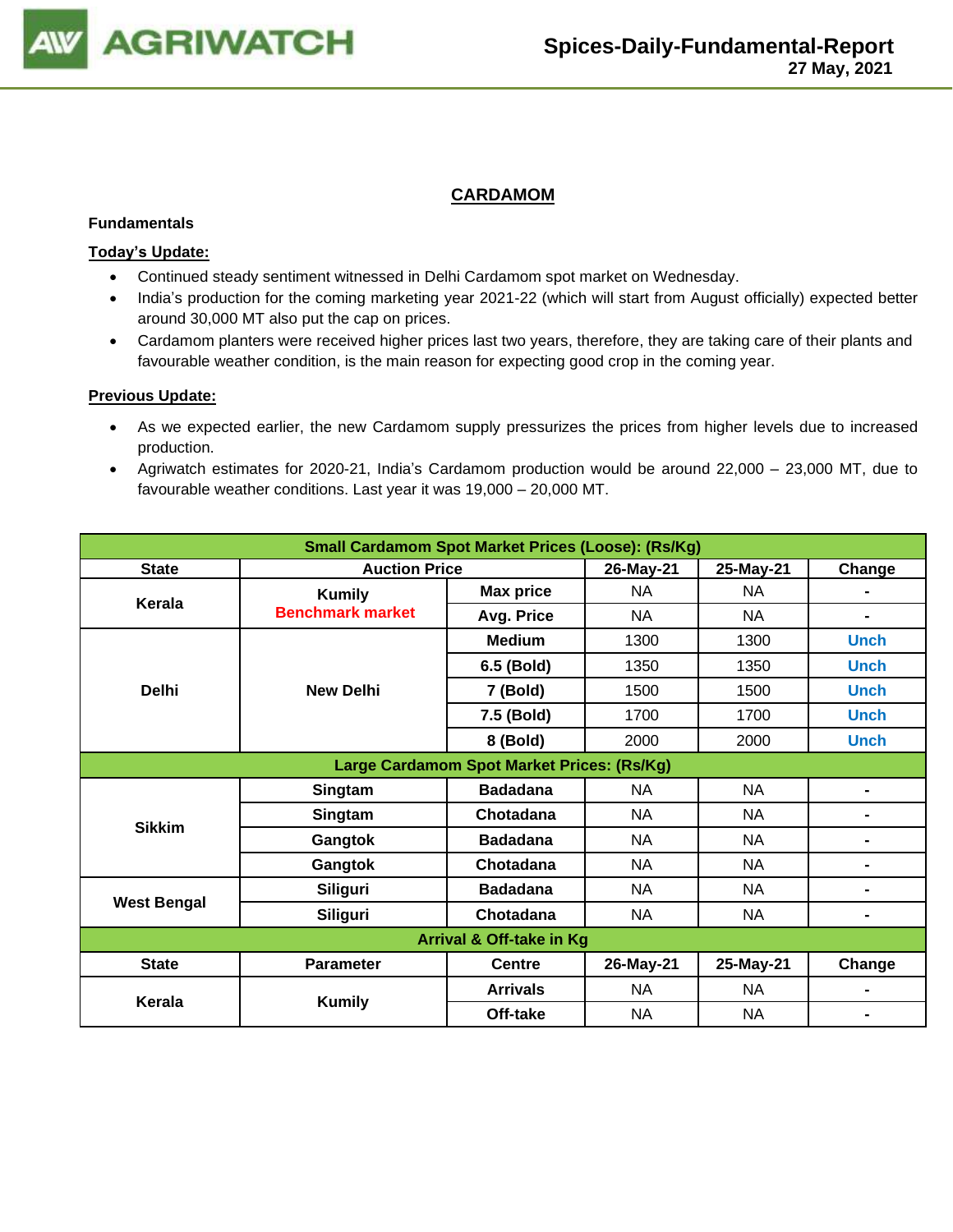

#### **MCX-FUTURES MARKET**

| <b>Cardamom</b> |          |       |      |       |              |               |                    |       |           |
|-----------------|----------|-------|------|-------|--------------|---------------|--------------------|-------|-----------|
| <b>Contract</b> | $+/-$ \$ | Open  | High | Low   | <b>Close</b> | <b>Volume</b> | <b>Vol. Change</b> | Οl    | OI Change |
| <b>Jun-21</b>   | $- -$    | $- -$ | --   | $- -$ | $- -$        | $- -$         | $- -$              | $- -$ | $- -$     |
| July-21         | $- -$    | $- -$ | $-$  | $- -$ | $- -$        | $-$           | $- -$              | $- -$ | $- -$     |
| Aug-21          | $- -$    | $- -$ | --   | $- -$ | $- -$        | $- -$         | $- -$              | $- -$ | $- -$     |

| <b>Spread</b>  | <b>Jun-21</b>            | July-21                  | <b>Aug-21</b>            |
|----------------|--------------------------|--------------------------|--------------------------|
| <b>Basis</b>   | $- -$                    | $\sim$ $\sim$            | $- -$                    |
| <b>Jun-21</b>  | $- -$                    | $\sim$ $\sim$            | $\sim$                   |
| <b>July-21</b> | $\overline{\phantom{a}}$ | $\overline{\phantom{a}}$ | $\overline{\phantom{a}}$ |

NB: Spread was done by taking Spot prices of Average quality prices. Basis = Spot prices– Near month futures.

#### **MCX- STOCK POSITION**

| <b>Stocks</b> | <b>Demat</b>             | <b>In-Process</b>        | Total                    |  |
|---------------|--------------------------|--------------------------|--------------------------|--|
|               | 25.05.2021               | 25.05.2021               | 25.05.2021               |  |
| Vandanmedu    | $\overline{\phantom{0}}$ | $\overline{\phantom{0}}$ | $\overline{\phantom{0}}$ |  |
| T.N.(Bodi)    | $- -$                    | $-$                      | $- -$                    |  |
| (①            |                          |                          |                          |  |

(**Quantity in MT)**

# **MCX Cardamom EED Wise Stock Position Qty in MT on 24th May, 2021**

| ननर<br>-11                       | Vandanmedu | T.N.(Bodi) | –<br>'otal |  |
|----------------------------------|------------|------------|------------|--|
| $\overline{\phantom{a}}$         | $- -$      | $- -$      | $- -$      |  |
| $\overline{\phantom{a}}$<br>$ -$ | $- -$      | $- -$      | $- -$      |  |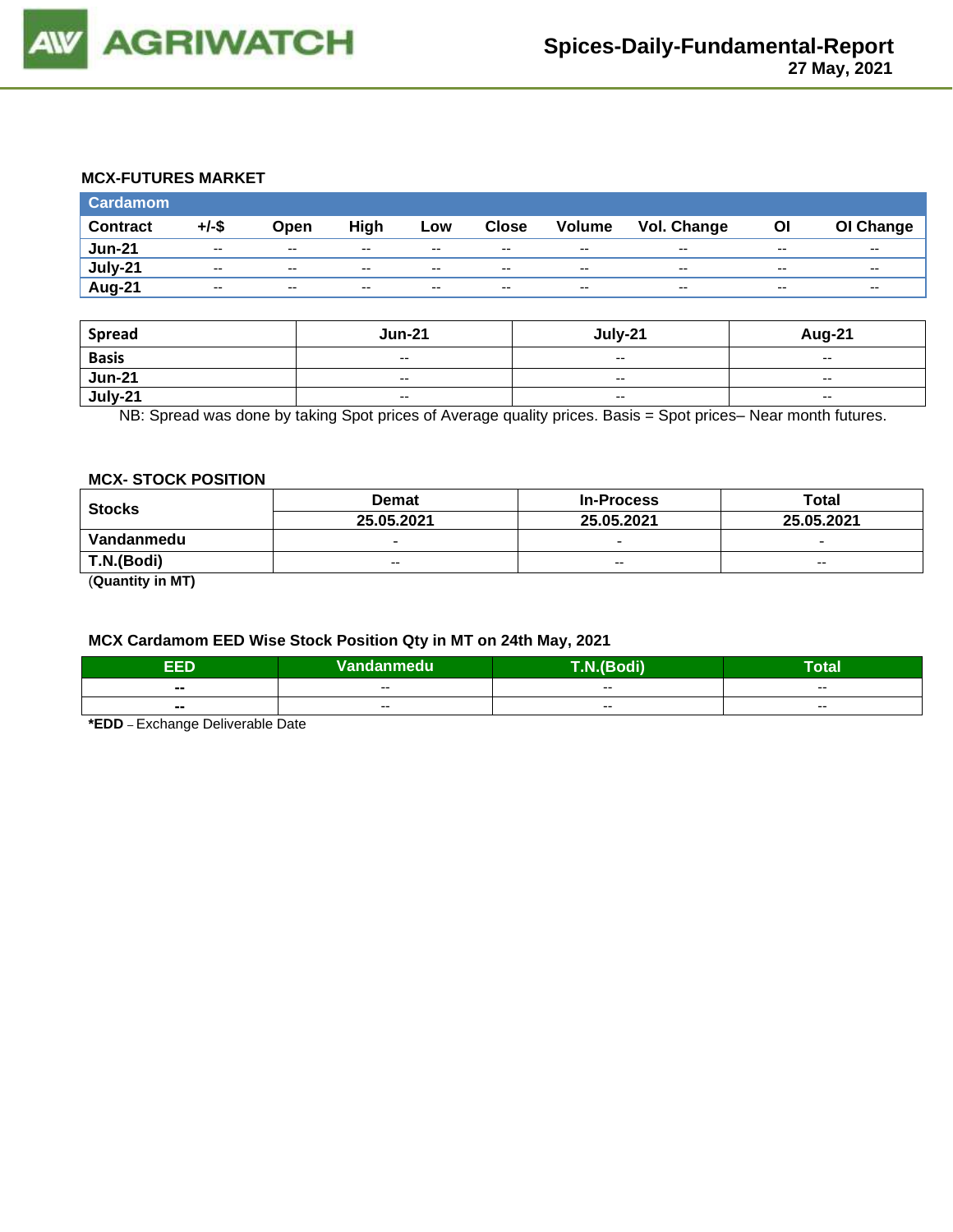

# **CORIANDER SEED**

#### **Fundamentals: Today's Update:**

### • Steady to firm sentiment witnessed in Coriander spot market on Wednesday.

- Coriander spot market reopened on yesterday after coronavirus lockdown, rest markets likely to reopen from the first week of June.
- Buyers are likely to be active further from the current level to go for active buying as ending stocks slowly come down.

- *Agriwatch estimates lower ending stocks for 2021-22 (marketing year) likely to support Coriander prices in the coming days.*
- *As per Agriwatch production estimate, Coriander production for 2021-22 (marketing year) is estimated at 342,435 MT (85 lakh bags) compared to last year's 352,316 MT (88 lakh bags, 1 bag = 40 kg).*
- We expect the 2021-22 marketing year likely to be good for Coriander.

| <b>Coriander Spot Market Prices (Loose): (Rs/Qtl)</b> |                               |               |           |           |                              |  |  |
|-------------------------------------------------------|-------------------------------|---------------|-----------|-----------|------------------------------|--|--|
| <b>State</b>                                          | <b>Centre</b>                 | Grade (New)   | 26-May-21 | 25-May-21 | Change                       |  |  |
|                                                       |                               | Eagle         | 6700      | 6700      | <b>Unch</b>                  |  |  |
|                                                       | Kota<br><b>Benchmark</b>      | Eagle(Split)  | 6900      | 6900      | <b>Unch</b>                  |  |  |
|                                                       | market                        | Badami        | 6400      | 6400      | <b>Unch</b>                  |  |  |
|                                                       |                               | Badami(Split) | 6600      | 6600      | <b>Unch</b>                  |  |  |
|                                                       |                               | Eagle         | 6500      | <b>NA</b> |                              |  |  |
|                                                       |                               | Eagle(Split)  | 6500      | <b>NA</b> | $\blacksquare$               |  |  |
|                                                       | Ramganj                       | Badami        | 6200      | <b>NA</b> | $\blacksquare$               |  |  |
| Rajasthan                                             |                               | Badami(Split) | 6200      | <b>NA</b> | $\qquad \qquad \blacksquare$ |  |  |
|                                                       |                               | Scooter       | 7500      | <b>NA</b> | $\blacksquare$               |  |  |
|                                                       | <b>Baran</b>                  | Eagle         | 6500      | 6500      | <b>Unch</b>                  |  |  |
|                                                       |                               | Badami        | 6200      | 6200      | <b>Unch</b>                  |  |  |
|                                                       |                               | Eagle         | Closed    | Closed    | $\blacksquare$               |  |  |
|                                                       | <b>Bhawani</b>                | Badami        | Closed    | Closed    | $\blacksquare$               |  |  |
|                                                       |                               | Scooter       | Closed    | Closed    | $\qquad \qquad \blacksquare$ |  |  |
|                                                       |                               | Double Paroot | Closed    | Closed    | $\blacksquare$               |  |  |
|                                                       |                               | Badami        | Closed    | Closed    | $\qquad \qquad \blacksquare$ |  |  |
|                                                       | Guna                          | Eagle         | Closed    | Closed    | $\blacksquare$               |  |  |
| <b>Madhya Pradesh</b>                                 |                               | Scooter       | Closed    | Closed    | $\qquad \qquad \blacksquare$ |  |  |
|                                                       |                               | Badami        | Closed    | Closed    | $\qquad \qquad \blacksquare$ |  |  |
|                                                       | <b>Neemuch</b>                | Eagle         | Closed    | Closed    | $\blacksquare$               |  |  |
|                                                       |                               | Scooter       | Closed    | Closed    | $\blacksquare$               |  |  |
| Gujarat                                               | Gondal                        | Badami        | 6605      | 6455      | 150                          |  |  |
|                                                       |                               | Eagle         | 7780      | 7755      | 25                           |  |  |
|                                                       |                               | Eagle (Dal)   | Closed    | Closed    | $\blacksquare$               |  |  |
| <b>Delhi</b>                                          | <b>Khari Baoli</b><br>(Delhi) | Eagle         | Closed    | Closed    | $\blacksquare$               |  |  |
|                                                       |                               | Scooter       | Closed    | Closed    | $\blacksquare$               |  |  |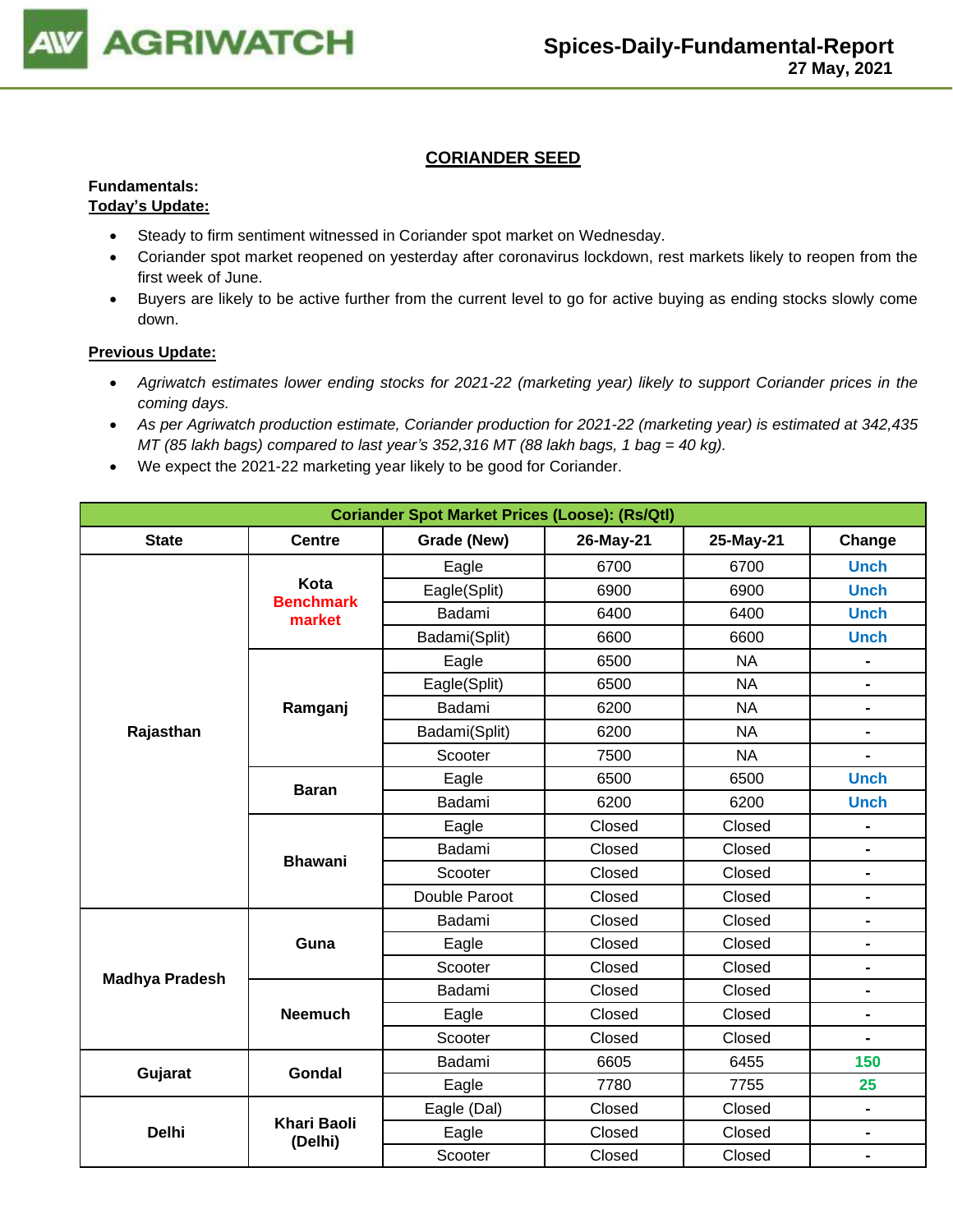

 **27 May, 2021**

| Arrival & Off-take in bags (1 bag = 40 kg) |                |               |           |           |        |  |  |
|--------------------------------------------|----------------|---------------|-----------|-----------|--------|--|--|
| <b>State</b>                               |                | <b>Centre</b> | 26-May-21 | 25-May-21 | Change |  |  |
|                                            | Kota           | Arrival       | 1000      | 1500      | $-500$ |  |  |
|                                            |                | Offtake       | 1000      | 1500      | $-500$ |  |  |
|                                            | Ramganj        | Arrival       | 8000      | NA.       |        |  |  |
|                                            |                | Offtake       | 8000      | NA        | ۰      |  |  |
| Rajasthan                                  | <b>Baran</b>   | Arrival       | 1000      |           | $-200$ |  |  |
|                                            |                | Offtake       | 1000      | 1200      | $-200$ |  |  |
|                                            | <b>Bhawani</b> | Arrival       | Closed    | Closed    |        |  |  |
|                                            |                | Offtake       | Closed    | Closed    |        |  |  |
|                                            | Guna           | Arrival       | Closed    | Closed    |        |  |  |
| <b>Madhya Pradesh</b>                      |                | Offtake       | Closed    | Closed    | -      |  |  |
|                                            |                | Arrival       | Closed    | Closed    | -      |  |  |
|                                            | <b>Neemuch</b> | Offtake       | Closed    | Closed    |        |  |  |

#### **NCDEX-FUTURES MARKET**

| <b>Coriander</b> |       |      |      |      |       |        |                    |       |           |
|------------------|-------|------|------|------|-------|--------|--------------------|-------|-----------|
| <b>Contract</b>  | +/-\$ | Open | High | Low  | Close | Volume | <b>Vol. Change</b> | Οl    | OI Change |
| <b>Jun-21</b>    | $-14$ | 7100 | 7142 | 7050 | 7086  | 575    | -485               | 7,095 | -135      |
| July-21          | -16   | 7160 | 7206 | 7130 | 7160  | 515    | 135                | 765   | 240       |
| Aug-21           |       | 7252 | 7252 | 7252 | 7252  |        |                    |       |           |

| <b>Spread</b> | <b>Jun-21</b> | July-21 | <b>Aug-21</b> |
|---------------|---------------|---------|---------------|
| <b>Basis</b>  | $-386$        |         |               |
| <b>Jun-21</b> |               | 74      |               |
| July-21       |               |         | 92            |

NB: Spread was done by taking Spot prices of Average quality prices at Kota. Basis = Spot prices– Near month futures

#### **NCDEX- STOCK POSITION**

| <b>Stocks</b>                                                   | <b>Demat</b> | <b>In-Process</b> | Total          |
|-----------------------------------------------------------------|--------------|-------------------|----------------|
|                                                                 | 25.05.2021   | 25.05.2021        | 25.05.2021     |
| <b>Baran</b>                                                    |              | -                 | -              |
| Gondal                                                          | 3807         | 20                | 3827           |
| Kota                                                            | 445          |                   | 455            |
| Ramganj                                                         |              |                   | $\blacksquare$ |
| $\mathbf{r}$ and $\mathbf{r}$ and $\mathbf{r}$ and $\mathbf{r}$ |              |                   |                |

(**Quantity in MT)**

# **NCDEX Coriander EED Wise Stock Position Qty in MT on 24th May 2021**

| <b>EED</b>   | Gondal | <b>Kota</b> | <b>Ramganj Mandi</b> | Total |
|--------------|--------|-------------|----------------------|-------|
| $10-Sep-21$  | 467    | 435         | $\sim$               | 902   |
| $10-0ct-21$  | 2774   | 10          | $- -$                | 2814  |
| $10-Nov-21$  | 556    | $- -$       | $- -$                | 556   |
| <b>Total</b> | 3797   | 445         | $\sim$               | 4242  |